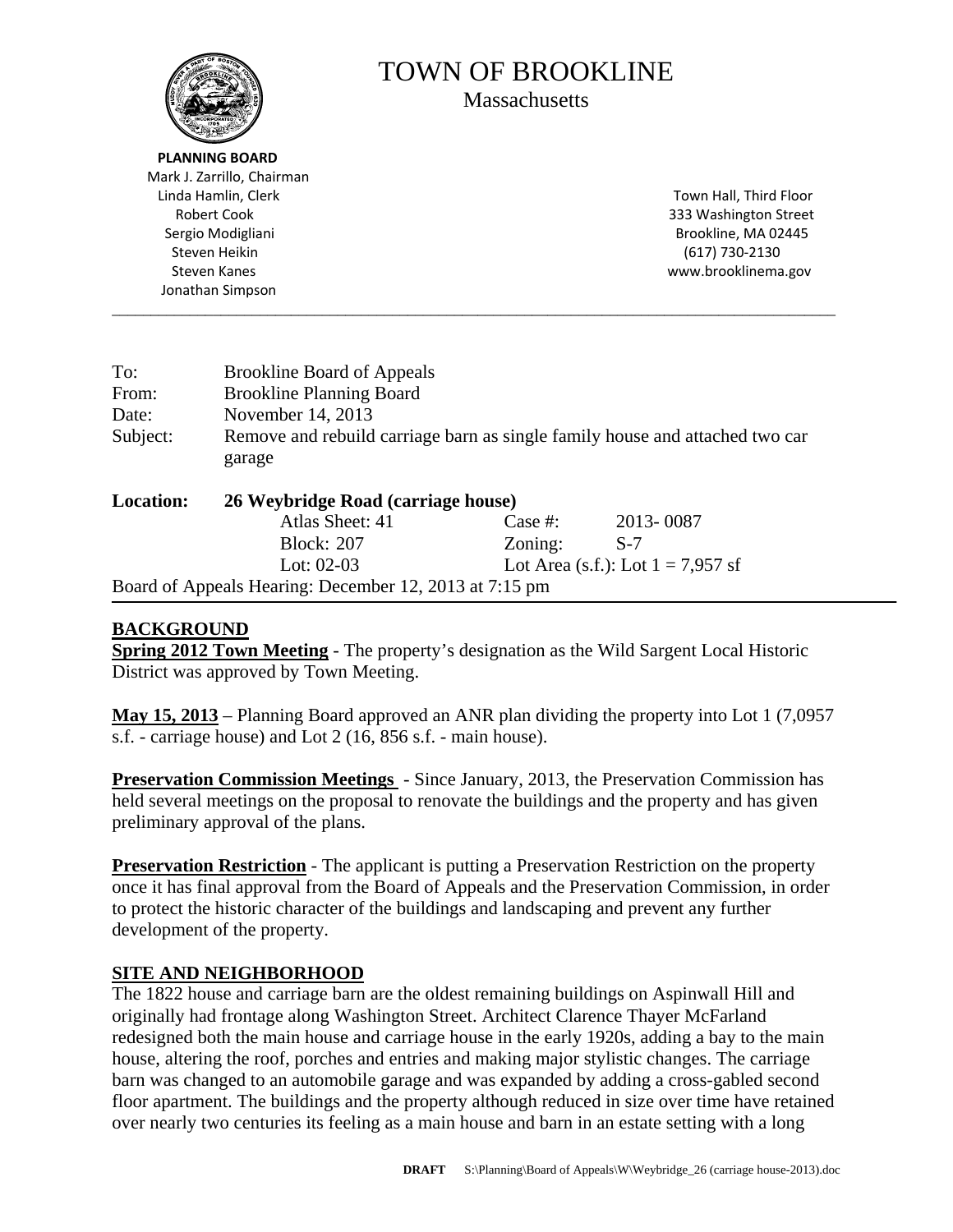driveway and mature trees and shrubs. The site is bounded by Weybridge and Somerset Roads and the neighborhood is predominantly residential.

#### **APPLICANT'S PROPOSAL**

The applicant, Merrill Diamond, on behalf of the owner, proposes to remove and rebuild the garage/carriage barn as a two and a half story single family house with an attached two car garage. Plans for the new single-family include improving the setback from Somerset Road by relocating it a few feet back from its original position and adding an attached garage and finished basement. The applicant originally intended to preserve as much of the original structure as possible; however, on further analysis, it became clear that the carriage house was too fragile to be moved. Instead, the applicant proposes constructing a new building using the same architectural language as the original and using as much as possible any salvageable materials from the old building, such as corner boards, chimney bricks, and cornice and window elements. The size of the footprint of the original structure and the proposed building is similar, except for the addition on the east elevation of a laundry room and an attached garage on the south elevation. The Preservation Commission has reviewed and preliminarily approved the proposed building elevations and landscape plan, which includes a fence, retaining walls, and re-grading. There is a companion case for the main house on Lot 2 for a garage under the house and a driveway.

#### **FINDINGS**

**Section 5.20** – Floor Area Ratio **Section 5.43** – Exceptions to Yard and Setback Regulations **Section 5.50** – Front Yard Requirements (Somerset and Weybridge) **Section 5.70 –** Rear Yard Setback **Section 6.04.5.c.1** – Design of All Off-Street Parking Facilities

| <b>Dimensional</b><br><b>Requirements</b>                                                     | <b>Allowed</b>      | <b>Proposed</b>                                 | <b>Relief</b>        |
|-----------------------------------------------------------------------------------------------|---------------------|-------------------------------------------------|----------------------|
| <b>FAR</b>                                                                                    | 0.35<br>GFA 2785 sf | 0.47<br>$GFA = 3712$ sf<br>$3712 / 7957 = 0.47$ | Variance<br>927sf    |
| <b>Front Yard Setback**</b><br>For carriage house and<br>attached garage from<br>Somerset Rd. | $20$ ft             | $16.9$ ft                                       | Sp. Permit*/Variance |
| <b>Rear Yard Setback**</b>                                                                    | 30 ft               | $3.2$ ft                                        | Sp. Permit*/Variance |

\* Under **Section 5.43**, the Board of Appeals may waive yard and setback requirements if a counterbalancing amenity is provided. In this case, the new landscaping and the reuse of some of the architectural elements of the carriage house would serve as counterbalancing amenities.

\*\* According to Definition for **Lot Line, Rear (9b)**, "if both of the interior lot lines are side lot lines of adjoining lots, or if both are rear lot lines of adjoining lots, the owner of the corner lot shall have the privilege of calling either interior lot line the rear lot line for the purpose of determining the location of the required rear yard of the corner lot." In this case, the front yards are along Somerset and Weybridge Roads, and the lot line parallel to the south elevation was designated the rear lot line.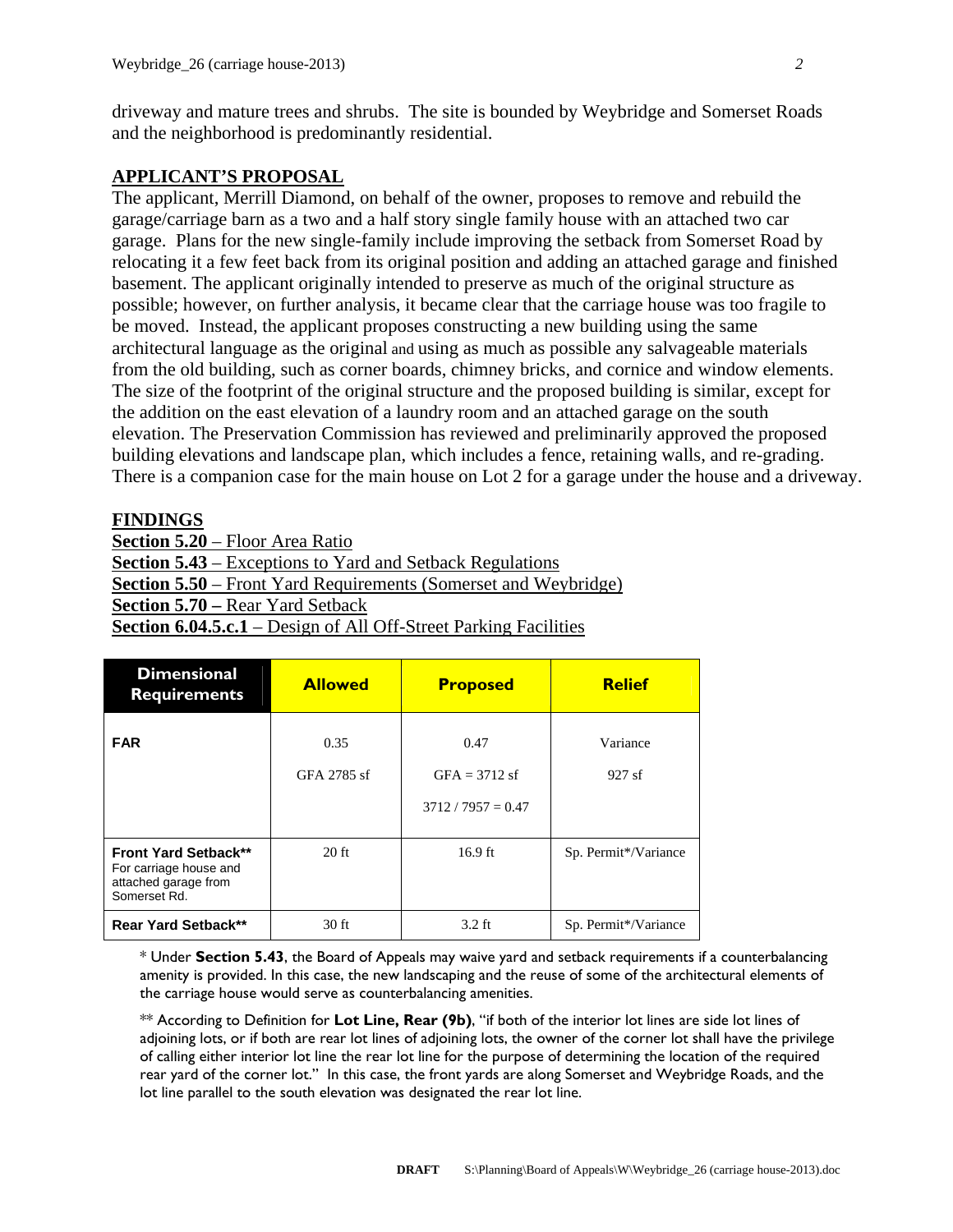#### **PLANNING BOARD COMMENTS**

The Planning Board supports this proposal to rebuild the carriage house for single family use and add an attached garage to it. The applicant worked closely with the current owner of the property, the neighbors, the Planning Department and the Preservation Commission to develop plans that preserve the history of this significant building and its setting. By reusing, where possible, materials from the original carriage barn and maintaining the scale and architectural style of the original structure, the applicant is improving the condition of the property and making it viable for reuse as a single family dwelling, all while retaining much of its architectural and historical significance.

#### **Therefore, the Planning Board recommends approval of the plans by architect Stephen Tise, dated Nov 1, 2013, and site plan by James Toomey, Professional Land Surveyor, dated July 30, 2013, subject to the following conditions.**

- 1. Prior to the issuance of a building permit, the applicant shall submit final floor plans and elevations subject to the review and approval of the Preservation Commission and the Assistant Director of Regulatory Planning.
- 2. Subsequent to demolition and prior to the issuance of a building permit, the applicant shall submit a list with photographic documentation of the salvageable architectural features of the carriage house for reuse in the new dwelling subject to the review and approval of the Preservation Commission.
- 3. Prior to the issuance of a building permit, the applicant shall submit final landscaping and fencing plans subject to the review and approval of the Preservation Commission and the Assistant Director of Regulatory Planning.
- 4. Prior to the issuance of a building permit, the applicant shall submit to the Building Commissioner for review and approval for conformance to the Board of Appeals decision: 1) a final site plan stamped and signed by a registered engineer or land surveyor; 2) final floor plans and building elevations; and 3) evidence that the Board of Appeals decision has been recorded at the Registry of Deeds.

*pss*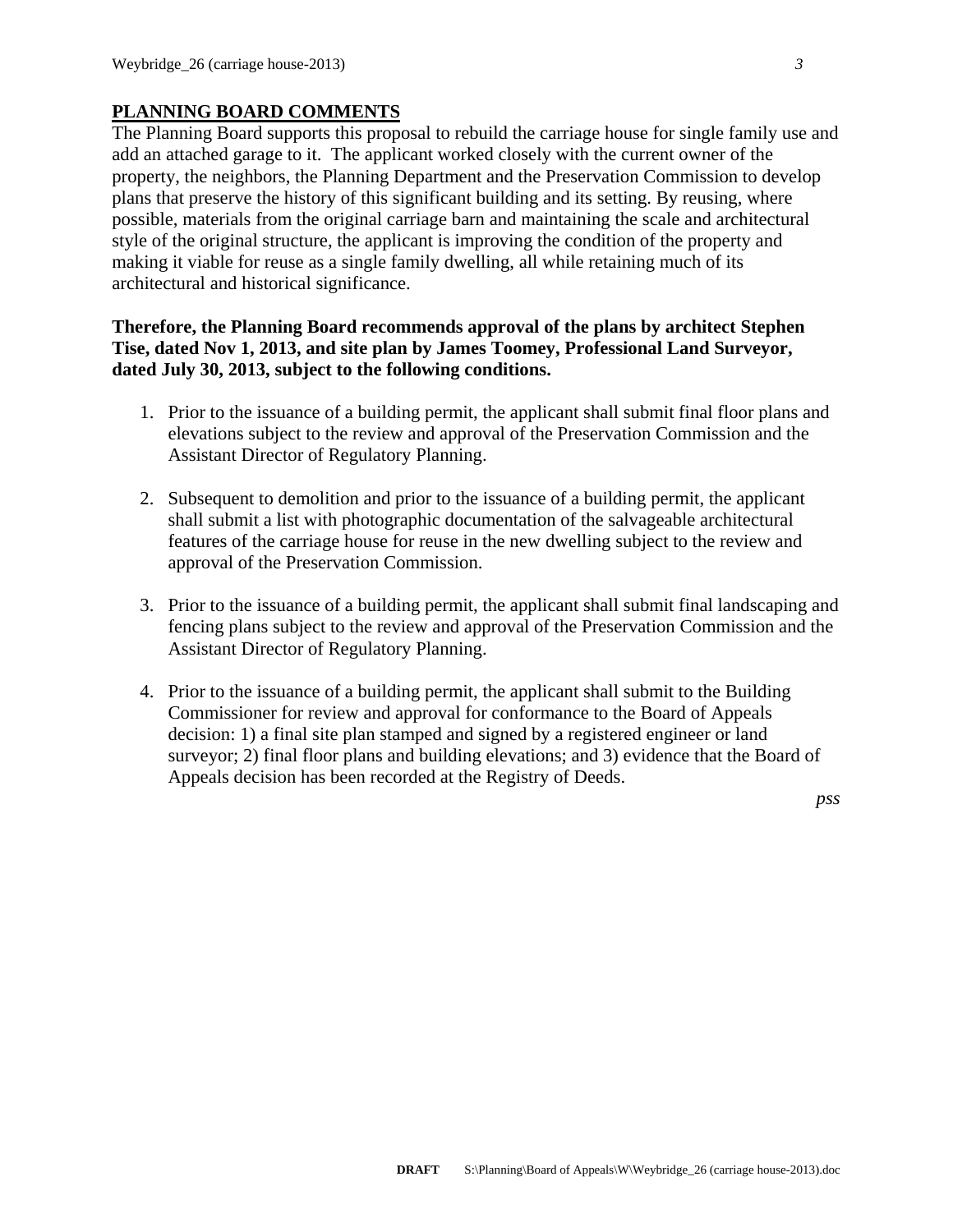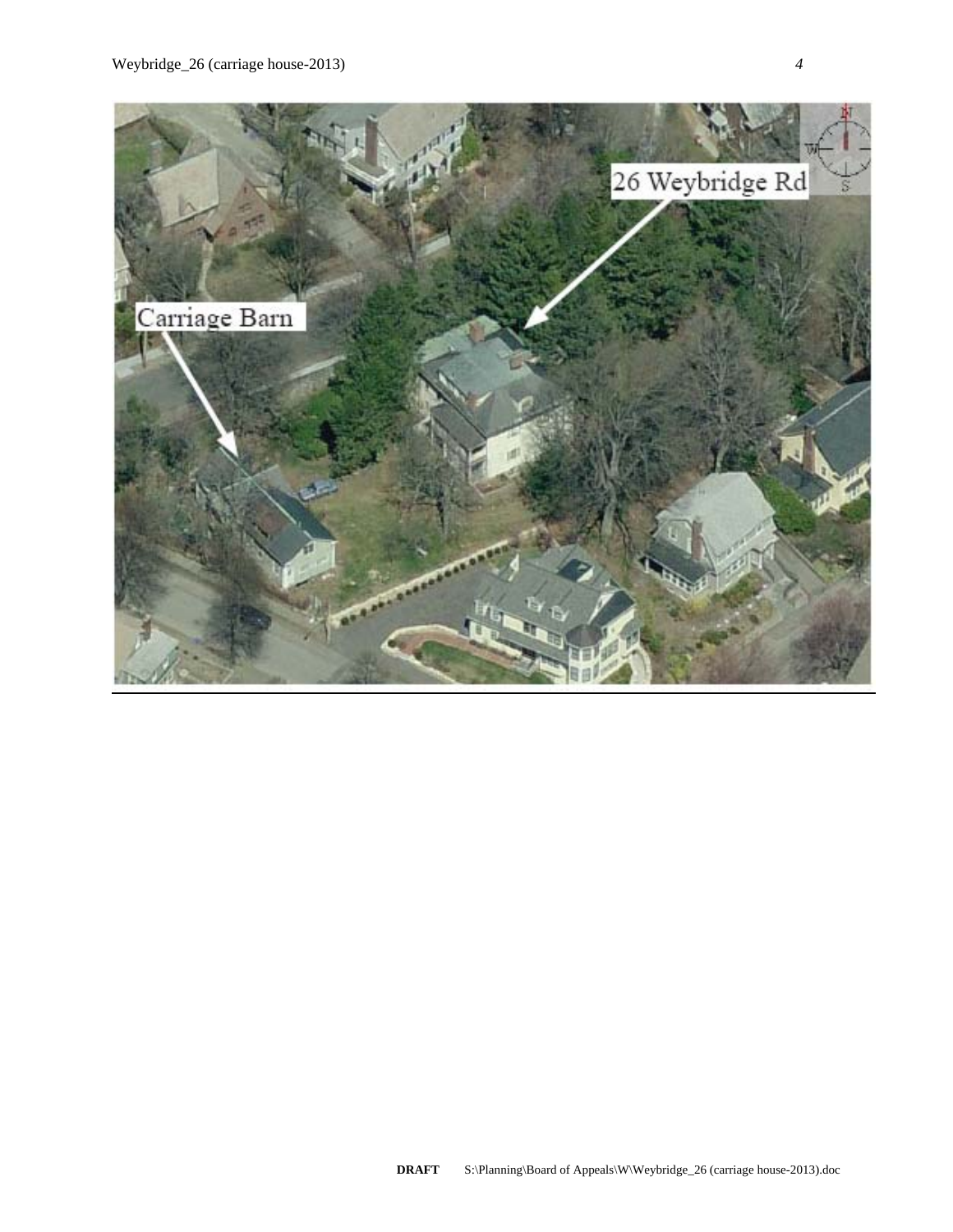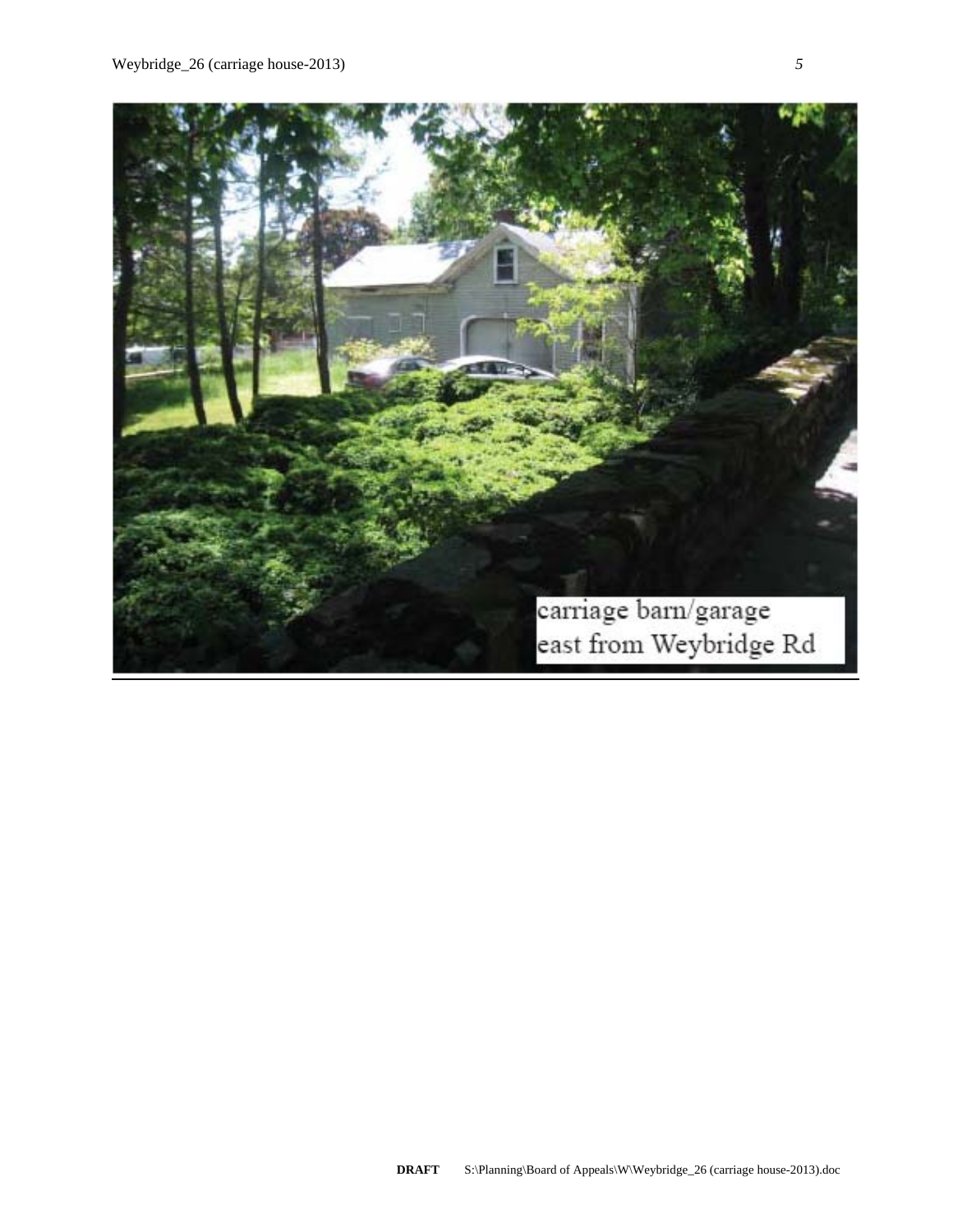